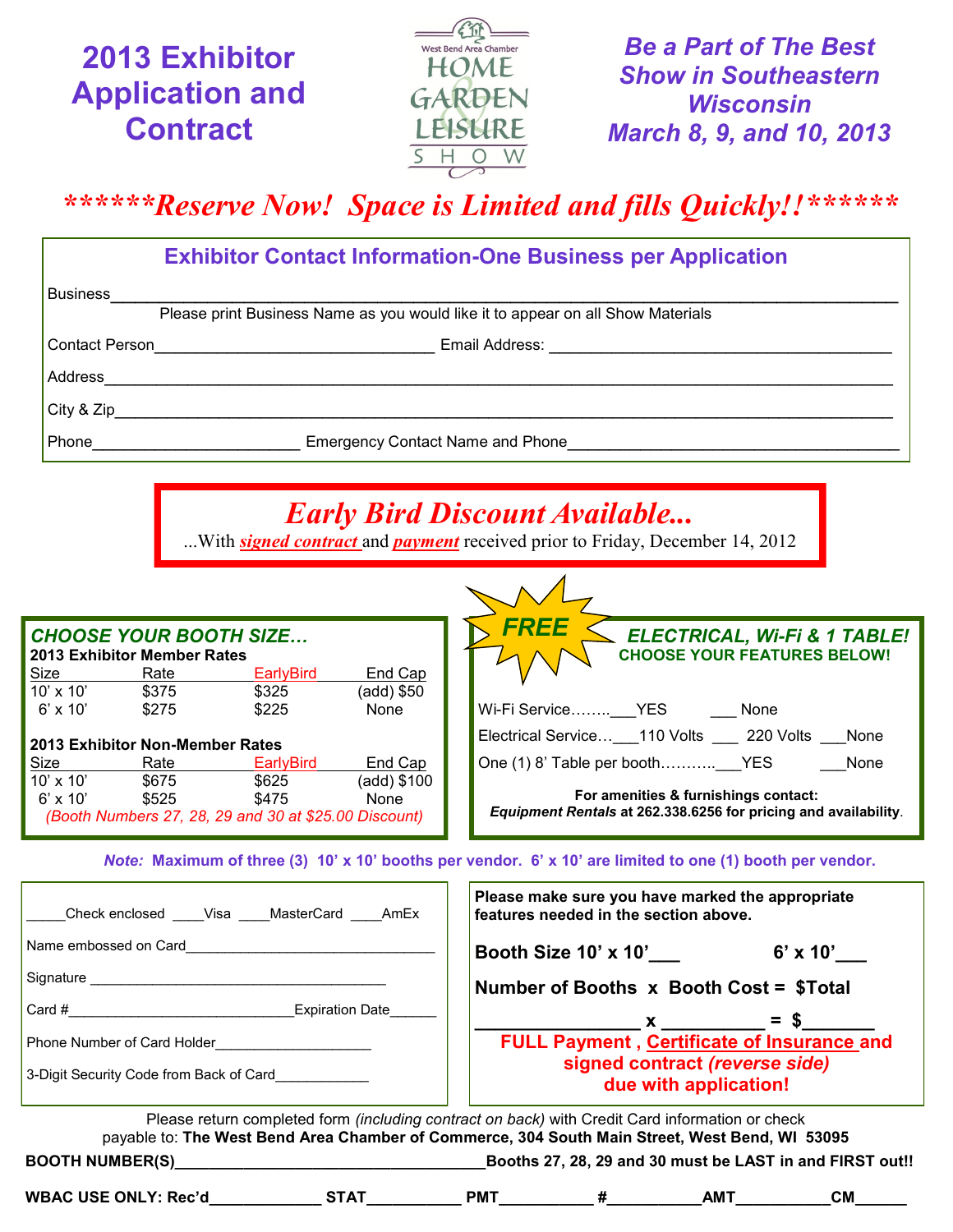## West Bend Area Chamber of Commerce Home, Garden & Leisure Show 2013 Contract Rules & Regulations

1.BOOTHS — Booth equipment shall consist of booths erected by the show management in the space contracted. Booths must be staffed during ALL show hours. Exhibitors shall care for and keep in good order the space occupied by them and surrender such space at the close of the show in the same condition it was received. If the space occupied is damaged by the participant, their employees, patrons or guests, the exhibitor will pay such claims as are necessary to restore the space to its original condition. No subletting of space is allowed. Each booth shall be in the name of the reservation made by the exhibitor. All measurements shown on the floor plan are approximate. The West Bend Area Chamber of Commerce Home Show Planning Committee ("Planning Committee") reserves the right to make any and all necessary modifications. The West Bend Area Chamber of Commerce is not responsible for theft, damage or loss of any kind to any equipment or an exhibitors booth.

2.ELECTRICAL SERVICE — Available from the Washington County Fair Park. Advance notification to the West Bend Area Chamber is necessary for electrical service to your booth and for ordering tables and chairs. Exhibitors must provide own cords within exhibit space and must secure cords to floor with tape.

3.DECORATIONS — All decorative material must be fire□proof. Exhibitor's decorations shall not obstruct neighboring displays nor project into aisles. Screws or nails cannot be used to tack on booth background or side walls. Displays must be freestanding, not leaning on other booths or curtains, and confined to exhibit space. All display fixtures over 3 feet in height must be confined to the back 5 feet of the booth. Maximum height of 8 feet for exhibits on back side, maximum of 3 feet at the aisles. (Exhibitors whose booths can not meet these standards must have made prior arrangements with the Planning Committee prior to this contract to have been placed in a nonobstructive space.) All sides of the booth must be finished, no exposed back sides are allowed. *Booths are not carpeted*. All carpeting either rented or brought in must be taped *down* on all sides.

4.EXHIBIT HOURS — All exhibits must be open and staffed during the following show hours: Friday, March 8 from 4:00 pm to 8:00 pm, Saturday, March 9 from 10:00 am to 5:00 pm, and Sunday, March 10 from 10:00 am to 5:00 pm. Failure to staff booths appropriately will result in possible exclusion from future shows.

5.**SETUP & TAKE-DOWN** — Exhibits may be installed Thursday, March 7, 10:00 am to 6:00 pm, and Friday, March 8, 8:00 am to 4:00 pm. *All exhibits must be installed by 4:00 pm Friday*. The show will start promptly at 4:00 pm. No exhibit shall be dismantled before 5:00 pm Sunday, March 10 and all exhibits must be removed by Noon on Monday, March 11, 2013. *BOOTH #'s 27-30 MUST BE LAST TO SET UP & FIRST TO TEAR DOWN!! Set up prior to 10:00 a.m. Thursday, March 7th is Strictly Prohibited!* **Penalties for not abiding by these rules will be enforced and added rent charges** *will* **apply.** 

6.SIGNS — All business signs must look professional and will be provided by each exhibitor.

7.USE OF SPACE — Exhibiting, demonstrating, taking orders, selling and distributing of products and advertising material such as flyers and/or brochures must be confined to the exhibitors contracted space. Business must be conducted in a dignified manner from within the booth and will be limited exclusively to exhibitors services or goods manufactured or sold during the regular course of business.

Only products specified in this contract as identified by the exhibitor may be promoted from an exhibitor booth. Fair Park rules forbid the sale of food from an exhibitors booth. All exhibitors must read and return a signed copy of the Code of Ethics to confirm placement in the show. This Code of Ethics will be sent to you upon receipt of your application & payment.

8.BUILDING RULES & CITY ORDINANCES — The exhibitor agrees to obey all rules distributed by the Planning Committee, the Municipal Building Inspector, Fire Department, Health Department, Washington County Fair Park and other such departments whose duties embrace regulations of exhibits, the building, grounds, etc. The Washington County Fair Park Pavilion is a smoke-free facility.

9.INSURANCE & LIABILITY — Our insurance REQUIRES that all exhibitors provide the West Bend Area Chamber of Commerce with a certificate of insurance coverage for property loss or damage and liability for personal injury. Failure to provide the certificate will terminate exhibitors contract and reserved space. Equipment Rentals, the West Bend Area Chamber of Commerce, and the Washington County Fair Park are not liable for any loss or damage to the property of exhibitor, its employees, agents or guests due to theft, vandalism, accidental injury, fire, smoke, water from any source, electrical current, or failure of same, accident of any kind, nor from any other cause whatsoever. West Bend Area Chamber of Commerce and Washington County Fair Park will not be liable for injuries to exhibitors, or their employees, agents or guests, for damages or injuries arising from or connected with the use or occupancy of space in the West Bend Area Chamber of Commerce Home, Garden & Leisure Show. The exhibitor agrees to indemnify and hold harmless the Planning Committee, West Bend Area Chamber of Commerce and its employees, against any and all claims of any person(s) whomsoever arising out of acts or omissions of exhibitor, its employees, agents or guests. Should premises be destroyed or damaged by fire, by the elements or any other cause, or should circumstances make it impossible for the exhibitor to occupy such space contracted for during any part of the period covered by the exhibitors contract for space, the exhibitor shall waive any claim for damages or compensation, except the pro rata return of amount paid for space, after deduction of actual expenses incurred in connection with the show.

10.CANCELLATION — No refunds will be made for exhibitor cancellation after this contract has been accepted. However, if exhibitor has compelling reasons for cancellation and the Planning Committee can fill the spot appropriately from the waiting list, one-half of the booth fee will be refunded. If booth space is not occupied prior to show opening, the Planning Committee shall have the right to use such space as it sees fit. In the event of flood, fire, strikes, riots, civil commotions or other uncontrollable circumstances which would render the exhibit area unavailable for use prior to the opening date, no portion of the booth fee will be refunded.

**Return signed copy of this contract to the Chamber Office, 304 S. Main Street - West Bend, WI 53095 or FAX to (262) 338- 1771 to the Chamber Office prior to** *Friday, February 22, 2013***.** 

I have read and accept the above terms and conditions.

SIGNATURE DATE